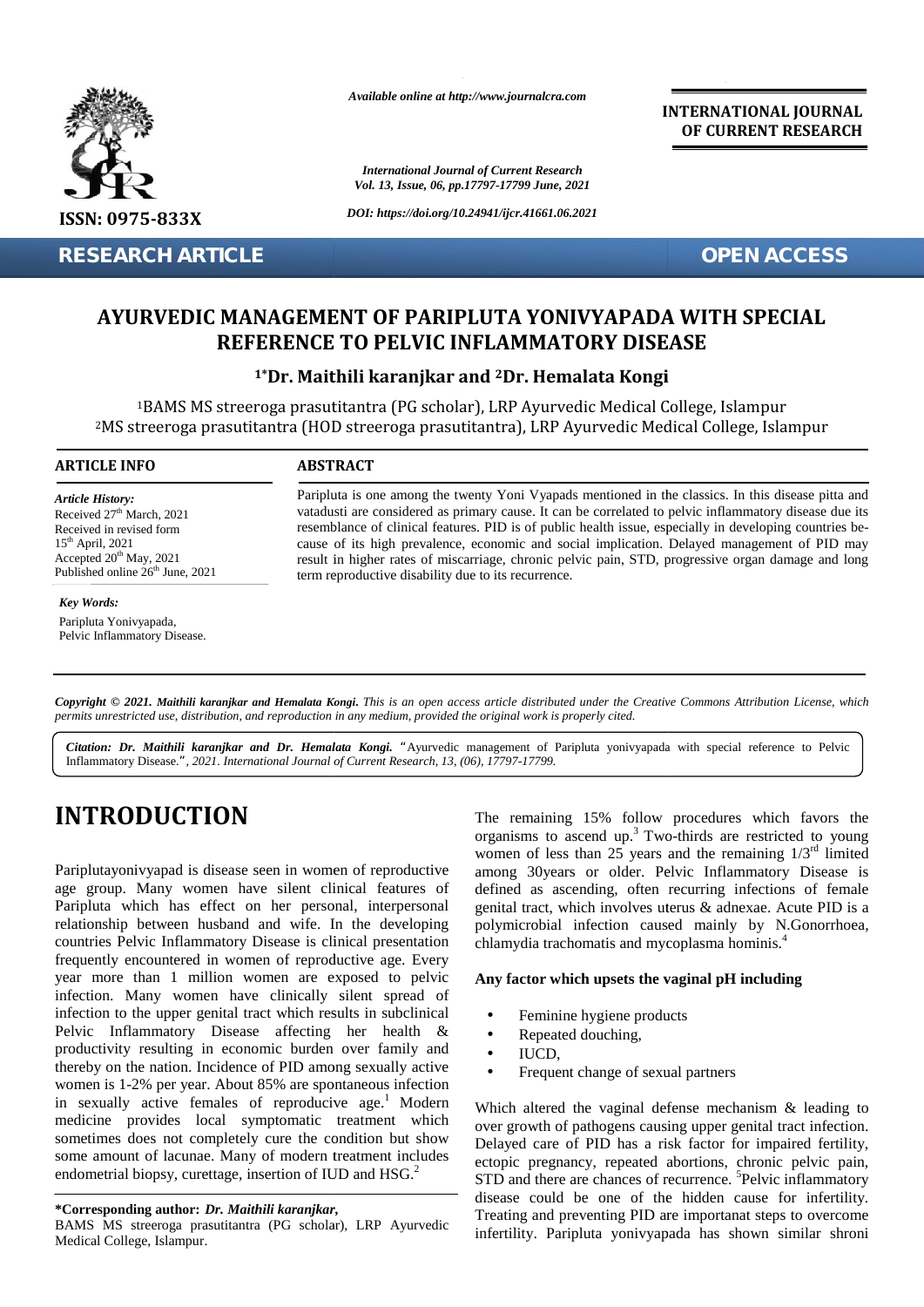vankshana arati and inflammatory changes in pelvis similar to that of PID.

**DISEASE REVIEW:** Accourding to Ashtangsangraha, pariplutayonivyapad is caused due to vitated pitta with vata charecterised by inflammation of yoni, tenderness, painful menses, pain in lumboscral and groin region, backache, fever. <sup>6</sup> Shushrutaaacharya says that the condition is charecterised by severe dyspareunia and other pain ache etc caused due to<br>Nrisamvase (excessive coitus) + shwayathu-udgar or any vegadharana +Mithyaachara vitited vayu. <sup>7</sup> In madhukosha, it is explained that the features of vata that is pain etc. are present with extreme severity (pluta) and all around (pari) that is in entire external and internal reproductive organs<sup>8</sup>. Hence it is termed as paripluta, besides pain during coitus. It can be co-related with pelvic inflammatory disease.PID is the disease of upper genital tract typically invovinguterus, fallopiantubes, ovaries, pelvic peritoneum.

#### **MODERN CORRELATION**

#### **Pelvic inflammatory disease**

#### **Pathophysoiology**

**The microorganisms that are implicated in PID are thought to spread in three ways:**

- Intra abdominally, travelling from the cervix to the endometrium through the salpinx into the peritoneal cavity.
- Through the lymphatic system, such as infection of the parametrium from an intra uterine device (IUD).
- Through hematogenous routes, such as with tuberculosis

#### **Signs and symptoms<sup>9</sup>**

#### **Women will present with following**

- Some degree of mld lower abdominal pain
- Abnormal vaginal discharge
- Fever or chills
- Cramping
- Dyspareunia
- Abnormal or post coital bleeding.

#### **Clinical diagnostic criteria for PID**

One or more of the following minimum criteria must be present on pelvic examination to diagnose PID.<sup>10</sup>

- Cervical tenderness
- Uterine tenderness
- Adenexal tenderness

The following criteria can improve the specificity of the diagnosis.

- Oral temperature >101F
- Abnormal cervical or vaginal mucoprulent discharge.
- Presence of abundant numbers of white blood cells on kashaya saline microscopy of vaginal fluid.
- Elevated C Reactive protein level
- Laboratory documentation of cervical infection with gonorrhea or Chlamydia.

Inflammation of reproductive organs associated with painful coitus- the expalantion by charaka and sushruta are quite contrasting. While charaka opines that paripluta is caused vitiated vata and pitta presents with inflammatory symptoms fever, backache.  $11$  Sushruta opines that is caused only due to vitiated vata and presents with dyspareunia.

#### **SAMPRAPTI OF PARIPLUTA YONIVYAPADA**





ı

Pariplutayonivyapad

#### **SYMPTOMS / RUPA OF PARIPLUTA YONIVYAPADA**

In Pariplutayonivyapad there is vitiation of vata-pitta. Increase in amount of pitta causes atiraktastrava,nila peeta yonistrava and jwara.

Whereas abnormal increase of vata causes shoola. The symptoms of paripluta yonivyapada are-<sup>6,7,11</sup>

- Yonishoola/ Yonishotha- vagina/uterus gets inflammed
- Yonisparsha asakshama- tenderness in vagina/uetrus
- Nila-peeta yonistrava- painful menstruation having yellowish or bluish discoloration of menstrual blood.
- Shronimandal vedana- severe pain in lumbo-sacral, pelvis and groin, backache
- Vankshanapradesh vedana
- Jwara fever

#### **Other symptoms include**

- Gramya dharme ruja bhrusham- severe pain during coitus(sushruta)
- Anil vedana- pain,ache etc symptoms caused by vitiated vata (sushruta)
- Vasti kukshi gurutwam- heaviness in urinary bladder and lower abdomen (vagbhata)
- Atisara- diarrhea (vagbhata)
- Arochaka- anorexia(vagbhata)
- Gramya dharme ruchihi- interest for coitus (madhukosha)

#### **MANAGEMENT**

**Panchawalkal kwatha:** According to charakaacharya, rasa has properties like,shoshan,samgrahi, stambhana.<sup>12</sup> It has quality of drying kleda. So it stops strava, kashayarasa, is mainly formed by conjugation of vayu(air) and prithvimahabhuta. Vayu is ruksha in quality and dries up the